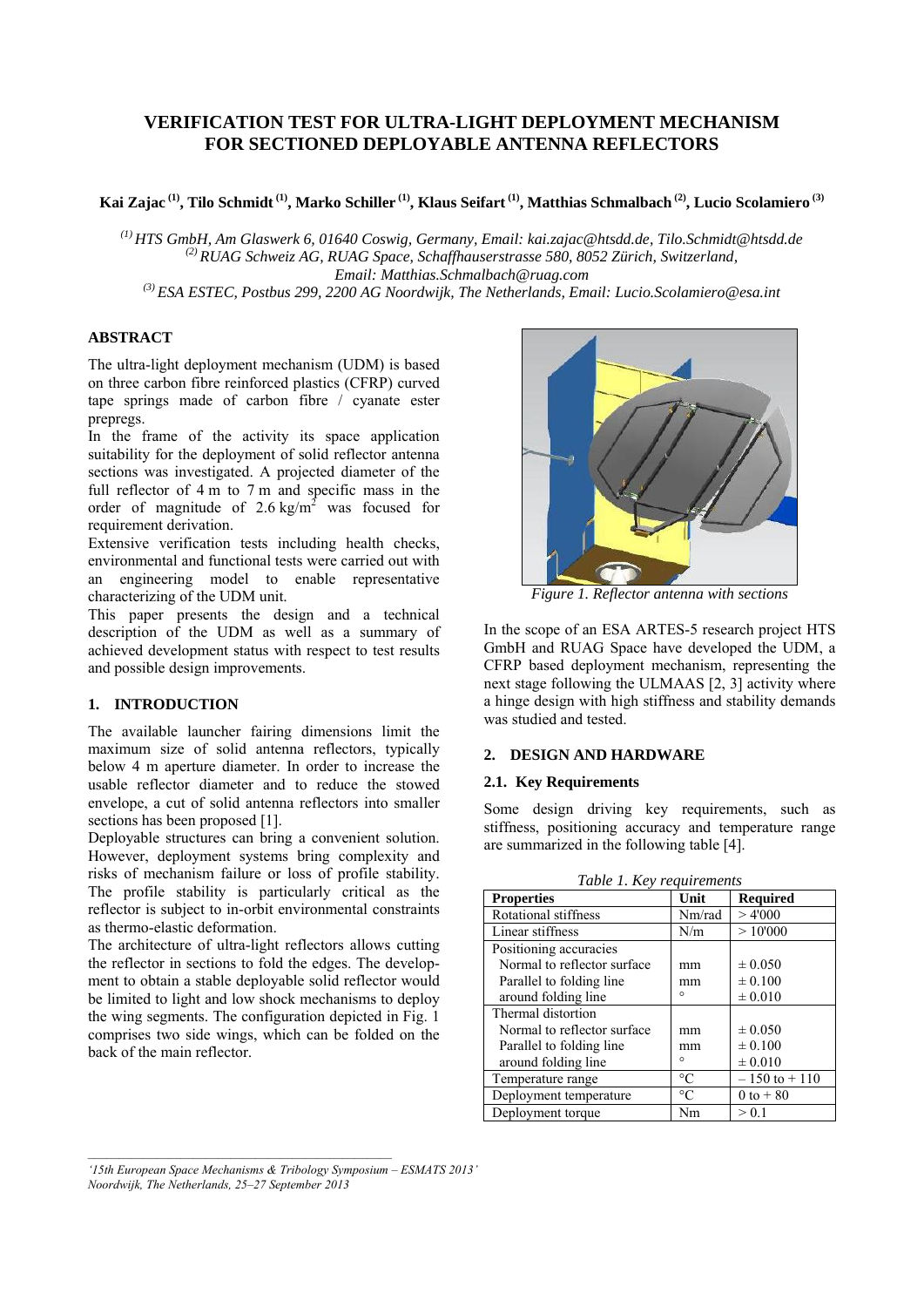### **2.2. Hinge Design**

Single curved shaped elements which are used as springs are the basis for the ultra light deployment mechanism. They provide the motorisation and the latching function of the mechanism. These elements have been studied in principle behaviour and as deployment unit in [5].

Each UDM unit consist of three tape spring elements; an X-configuration accomplished by a straight connector (see. Fig. 2). The carbon fibre blades are fixed in specifically designed brackets by a gluing/clamping combination. To reduce stress concentrations and allow for large bending angle the brackets are shaped.



*Figure 2. UDM design* 

Although the tape spring elements are mounted on an interface plate on both ends the load path is led as directly as possible into the structures to be connected. The main function of the interface plate lays in handling and positioning the spring arrangement. A cup/cone interface is accommodated on the interfaces plate as well. This is intended as a hold down and release mechanism (HDRM) point close to the deployment mechanism in order to bear launch loads and minimise vibration amplitudes for the UDM.

The UDM tape springs are made of high tension carbon fibre / high temperature cyanate ester resin prepregs. This combination provides high temperature stability in order to limit relaxation effects leading to loss of deployment motorization and low moisture absorption in order to reduce degradation effects at low temperature (micro cracking). In addition the CFRP design ensures thermo-elastic compatibility to the antenna reflector materials as well as the low weight. Including titanium alloy brackets and mounting hardware the UDM design accounts 0.56 kg per unit

## **2.3. Configuration on Reflector Hardware**

The UDM is foreseen to be integrated on a reinforced antenna reflector backing structure. For the launch and deployment of one reflector wing segment at least two UDM units and three HDRM are necessary. The cup/cone interfaces with Frangibolt® release mechanisms carries the launch loads and enable the inorbit deployment process of the wing segment. One HDRM is located at each UDM unit, because the bended and therefore flexible CFRP tape springs are not able to bear launch loads. The third HDRM is located in the middle of the backing structure. The deployment of a reflector wing segment will be initiated by releasing the two UDM HDRMs first.

### **2.4. Engineering Model**

After successful breadboard (BB) tests and critical design review followed by manufacturing readiness review two mirror-symmetrical UDM engineering models (EM) with the dimension of about 260 mm x 260 mm x 120 mm were manufactured in combination with required ground support equipment (GSE). The UDM EM unit is a cost-efficient precursor of a UDM FM unit. It has the same geometry. Cost saving material alternatives and fabrication methods are used where main performance is not affected, e.g. steel instead of titanium and partially simplified geometrical shapes for machined parts. As mentioned the basic arrangement consists of a truss frame like grid structure of tape springs, called 'X-Configuration'. Each UDM EM unit consists of CFRP stiffener blade, CFRP X-blade, CFRP interface plate, mounting parts, cup-cone parts and standard parts. To demonstrate the manufacturing quality of the UDM EM units various pre-functional tests, such as stiffness measurement, first folding and cup-cone interconnection were performed before test readiness review.



*Figure 3. Front view of one UDM EM* 



*Figure 4. First folding of UDM EM unit*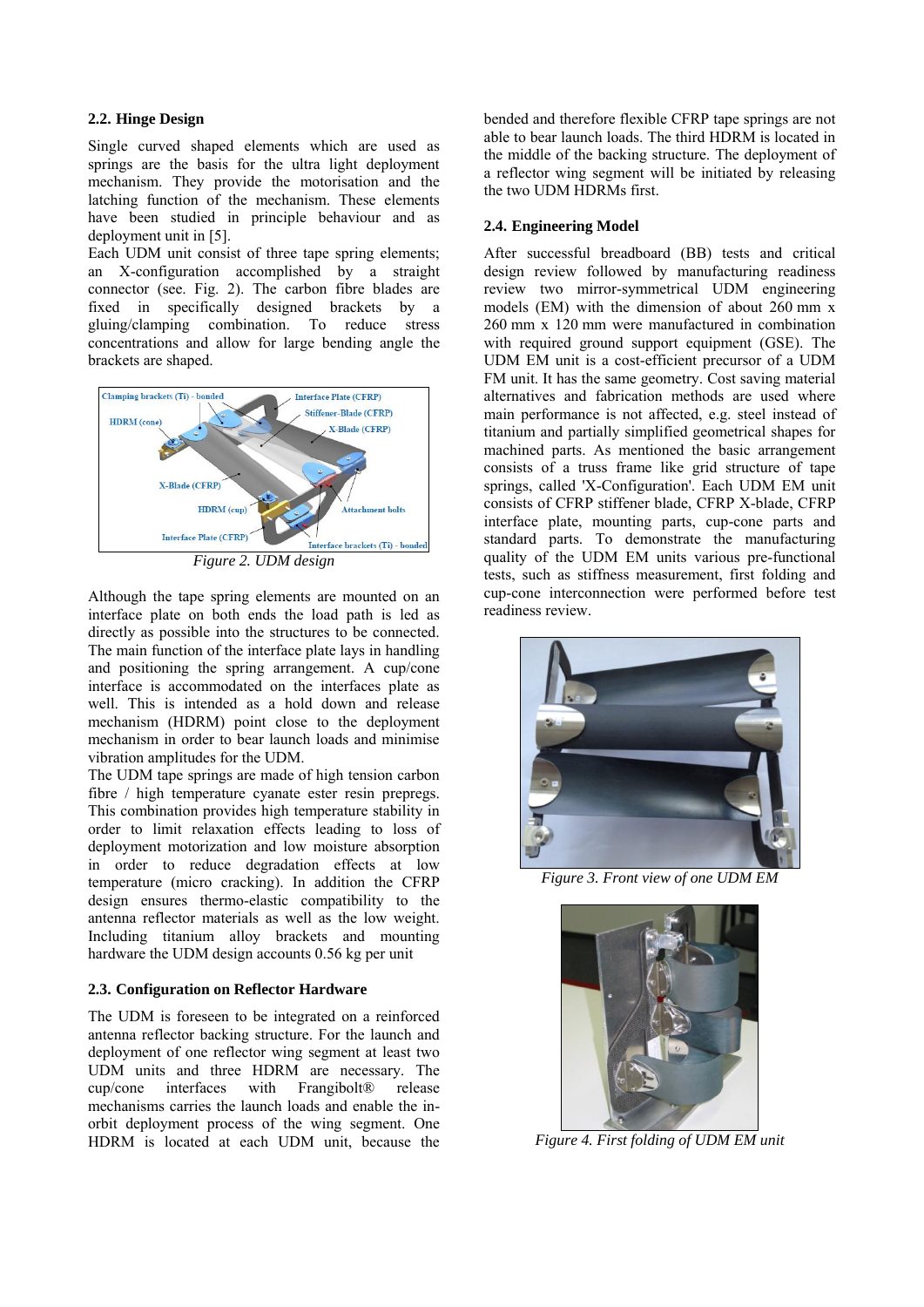#### **3. VERIFICATION TESTS**

#### **3.1. Test Program**

After an intensive development phase and manufacturing, the two UDM EM units were subjected to a comprehensive test program. Between main test blocks the integrity and performance of each UDM unit was checked several times (Fig. 5)



*Figure 5. Test program overview*

#### **3.2. Ground Deployment Test**

Ground deployment tests were performed in a controlled (guided) motion. Main objective was to execute the required number of more than 30 full range deployments and latching cycles at this stage. The hinge was not subjected to loads from buckling or overshooting and acted as expected.

Basis for the tests were developments of a mass dummy for an antenna reflector wing segment and an offloading setup. The assembled test stand is shown in Fig. 6. The wing dummy is suspended adjustable at its CoG with a spring. Rotation of the wing dummy is enabled by a low friction lever on top of the arrangement. The ground deployment tests conducted during this activity provided technical expertise on the dynamic behaviour of the deployment of a wing segment.



*Figure 6. Deployment test stand (start & end position)*

### **3.3. Vibration Test**

The UDM integrated on a real antenna reflector wing assembly will be exposed to very small loads related to the mass of the blades. This is true since the main load path for the reflector wing loads is led over the HDRM units. The main interest in conducting the vibration tests is to exclude the possible chafing of the UDM blades at each other which could degrade the UDM assembly during launch.

According to the given requirements the UDM, in stowed configuration with both sides mounted on rigid interfaces, should withstand a sine vibration spectrum in all axes given in Tab. 2. According to the specification the random vibration load cases were not sizing for the UDM. Therefore only the sine vibration test was conducted. Success of the sine vibration tests also demonstrates compliance to the random vibration requirements.

|  | Table 2. Vibration requirements |
|--|---------------------------------|
|  |                                 |

| Axis       | <b>Frequency</b> | <b>Qualification load</b>  |  |
|------------|------------------|----------------------------|--|
|            | [Hz]             |                            |  |
| X, Y, Z    | $5 - 28.94$      | $22.0 \text{ mm} (p-p)$    |  |
|            | 28.94 - 70.24    | velocity<br>2 $m/s$ system |  |
|            |                  | limitation (p-p)           |  |
|            | $70.24 - 120$    | $90 g (p-p)$               |  |
| Sweep rate | $5 - 120$        | 2 oct / min                |  |
|            |                  | sweep-up                   |  |

Application of sensors on the UDM blades is difficult without modifying significantly the stiffness of the stowed blades and hence the results of the tests. So the sensors used for this test where two triaxial ICP accelerometers, one on top of the UDM mounting jig plate and the other on the upper section at the back side of the rack (see Fig. 7).



*Figure 7. UDM in bent configuration on shaker* 

Functional and visual checks after test conduction showed no degradation of the UDM units. The highest measured shift of Eigenfrequency was 1.26%, which is below the specified success criterion of maximum 5%. The structural integrity after each high level sine vibration run was checked without finding of negative variations.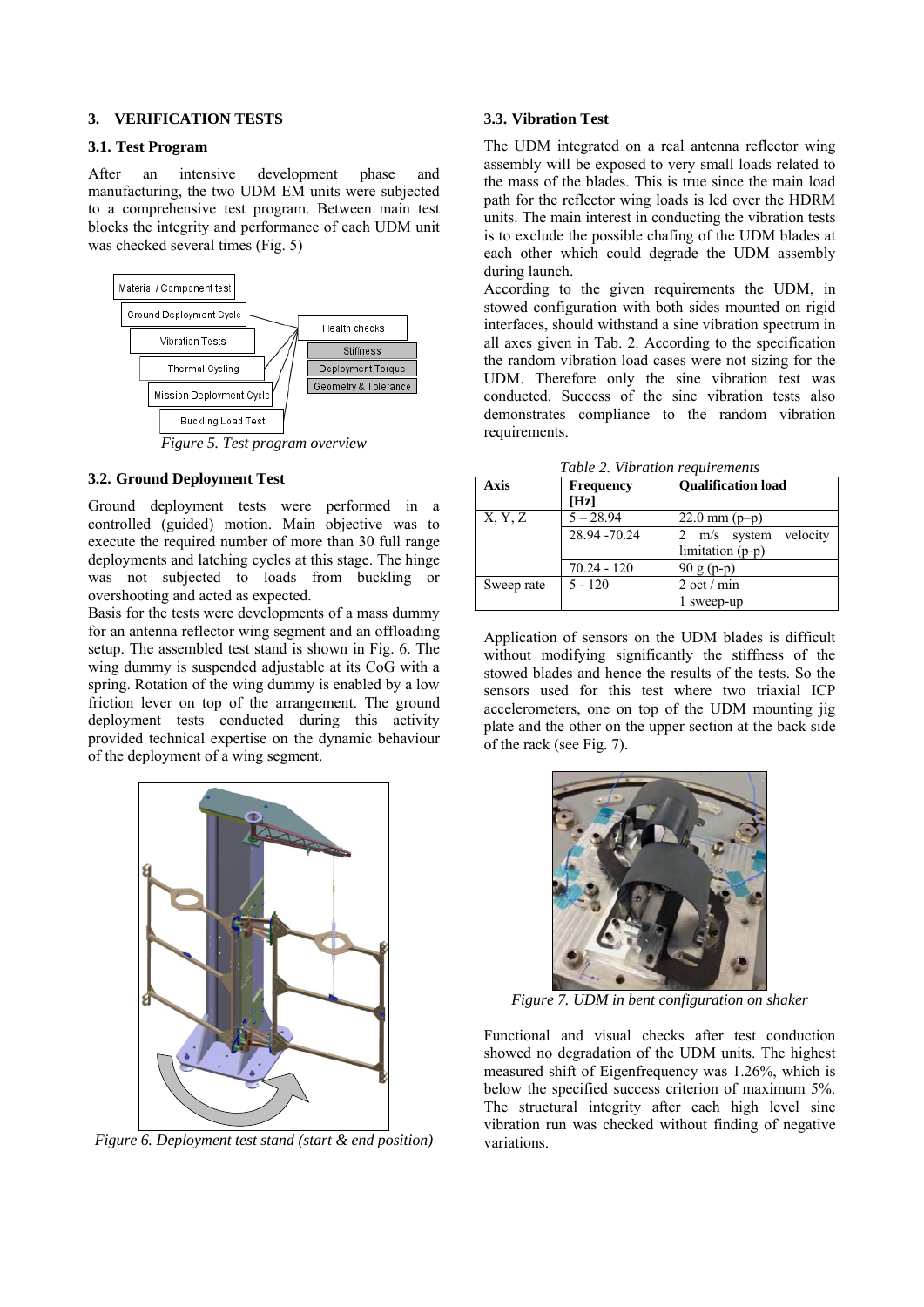### **3.4. Thermal Test**

Thermal cycling is required in order to simulate the degradation effects of the CFRP blades during its lifetime. The major concern is that motorisation decreases due to relaxation effects.

Thermal tests were the follow up step right after vibration test. The temperature range during the eight cycles was -150°C to +110°C. The temperature was measured directly on the CFRP elements which were in 200° bent configuration (see Fig. 8).

The UDM did not show any visible damage after testing. The Degradation of performance was investigated in the continued test sequence.



*Figure 8. UDM in thermal chamber* 

#### **3.5. Deployment Torque Measurement**

A suitable method for identification of degradation of the UDM structure is the measurement of the torque angle relation. This was done several times for the UDM EM unit as part of the health check activities between test blocks. Measurement was facilitated by a dedicated setup which allows introducing and measuring pure torque (see Fig. 9).



*Figure 9. Torque measurement setup* 

The evaluation of the results showed that no significant changes in motorisation occurred during tests. The graph in Fig. 10 shows a peak of up to 6.5 Nm close to 0° (latching position) and a minimum torque plateau of more than 1.38 Nm. With respect to the UDM torque requirement to provide at minimum 0.1 Nm, both UDM exceed by far the torque needed over the deployment angle. One has to consider that the UDM hinge has no inherent frictional resistances.



*Figure 10. Torque angle relationship of a single UDM* 

### **4. RESULTS**

All tests were conducted successfully without any damage to the UDM EM units. The test evaluation reveals that the UDM design is currently capable to fulfil all requirements with respect to space environment. On the one hand the survival of extreme environment in stored/bent position without loss of operational reliability was demonstrated. On the other hand launch load requirements, in-orbit accuracy requirements and in-orbit dynamic deployment behaviour were verified.

A summary of general performances achieved within this activity is given in Tab. 3. The comparison shows only one non compliance for the rotational stiffness which is 12.6% too low.

| Table 3. General performance |  |
|------------------------------|--|
|------------------------------|--|

| <b>Properties</b>           | <b>Required</b>             | <b>Actual design</b> |
|-----------------------------|-----------------------------|----------------------|
| Deployment Torque           | $> 0.1$ Nm                  | 1.38 Nm              |
| at each UDM                 | (at any position)           | (lowest)             |
|                             |                             | measured)            |
| <b>Bending Angle</b>        | $180^{\circ} - 200^{\circ}$ | $200^\circ$          |
| <b>Rotational Stiffness</b> | $>4'000$ Nm/rad             | 3'497 Nm/rad         |
| (any axis)                  |                             |                      |
| Linear Stiffness (any       | $\geq$ 10'000 N/m           | 229'000 N/m          |
| axis)                       |                             |                      |
| <b>Temperature Range</b>    | $-150^{\circ}$ C to         | $-163$ °C to         |
| (survival)                  | $+110$ °C                   | $+130^{\circ}$ C     |

A summary of the end position accuracy performance of the UDM EM units is given in the following table.

*Table 4. Position accuracy performance*

| <b>Positioning accuracy</b> | <b>Required</b>    | <b>Actual design</b> |  |
|-----------------------------|--------------------|----------------------|--|
| Parallel to folding line    | $+/-$ 0.1 mm       | $+/- 0.027$ mm       |  |
| Gap width                   | $+/- 1.0$ mm       | $+/-$ 0.082 mm       |  |
| Normal to reflector         | $+/-$ 0.05 mm      | $+/-$ 0.018mm        |  |
| surface                     |                    |                      |  |
| Rotation around folding     | $+/- 0.01^{\circ}$ | $+/- 0.006$ °        |  |
| line                        |                    |                      |  |